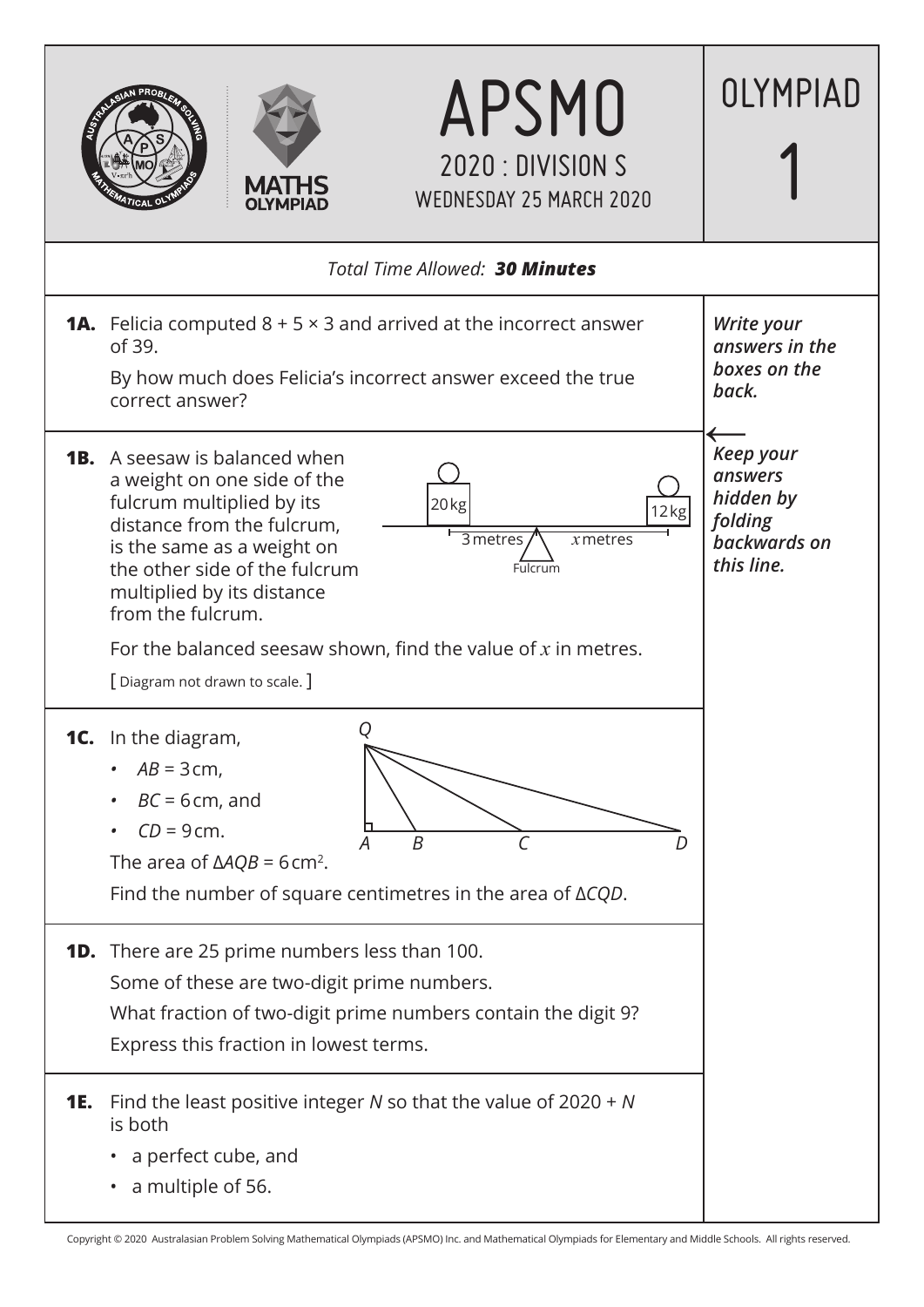| <b>SER</b><br><b>TICAL OV</b> | <b>MATHS</b><br><b>OLYMPIAD</b>         | <b>APSMO</b><br>2020 : DIVISION S<br>WEDNESDAY 25 MARCH 2020 | OLYMPIAD |
|-------------------------------|-----------------------------------------|--------------------------------------------------------------|----------|
| <b>1A.</b>                    | <b>Student Name:</b>                    |                                                              |          |
| <b>1B.</b>                    | Fold here.<br>Keep your answers hidden. |                                                              |          |
| <b>1C.</b>                    |                                         |                                                              |          |
| <b>1D.</b>                    |                                         |                                                              |          |
| <b>1E.</b>                    |                                         |                                                              |          |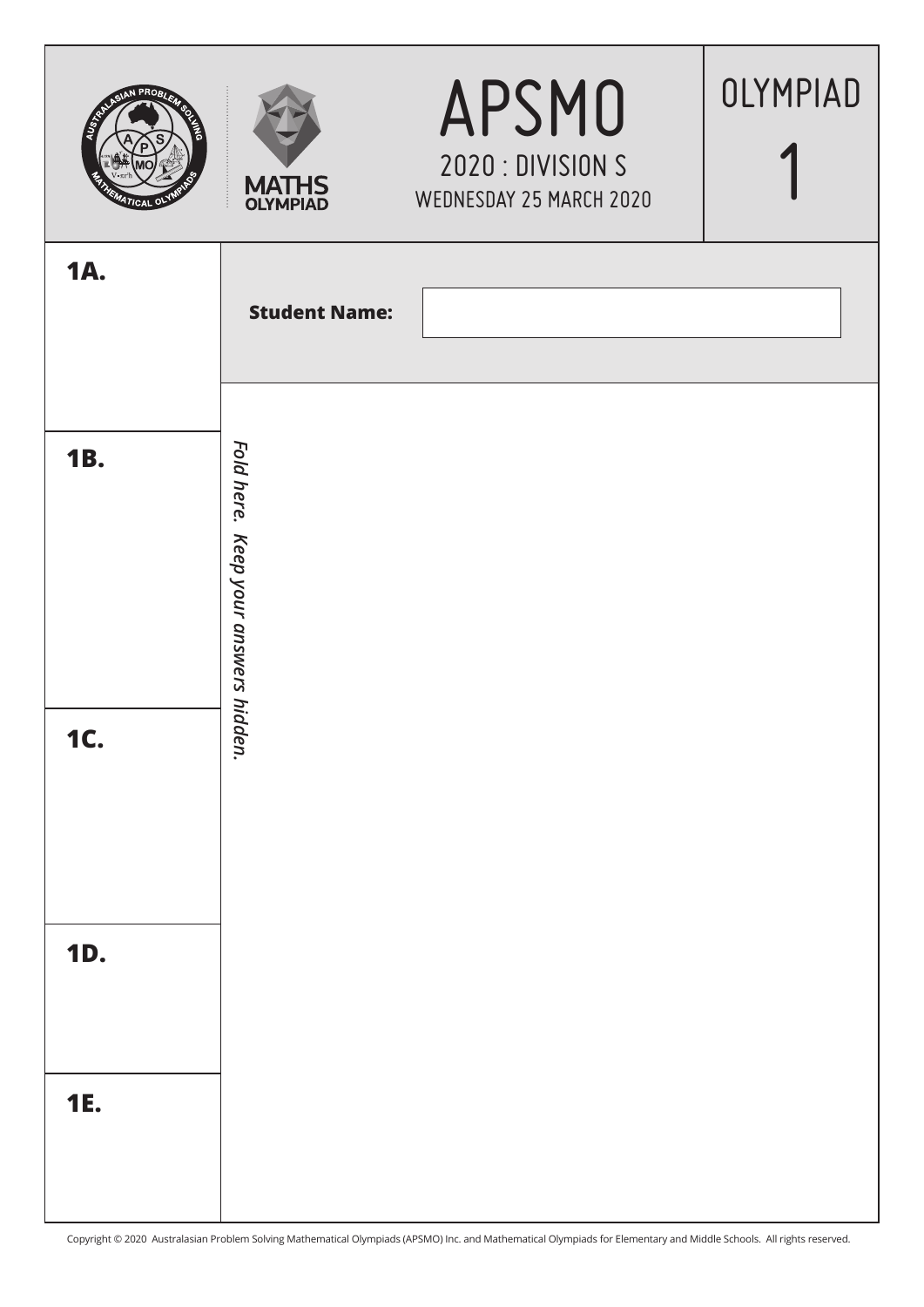

 $2 \times$  Area = base  $\times$  height

height =  $\frac{2 \times Area}{base}$ .





APSMO

OLYMPIAD

9 cm

Area(Δ*CQD*) = **18** cm2.

*Follow-Up: Using the same diagram as in the problem, if BD = 12 cm and the area of ΔCQD is <sup>3</sup> <sup>4</sup> of the area of ΔBQC, find the length of BC.* [ 3 cm ]

Copyright © 2020 Australasian Problem Solving Mathematical Olympiads (APSMO) Inc. and Mathematical Olympiads for Elementary and Middle Schools. All rights reserved.